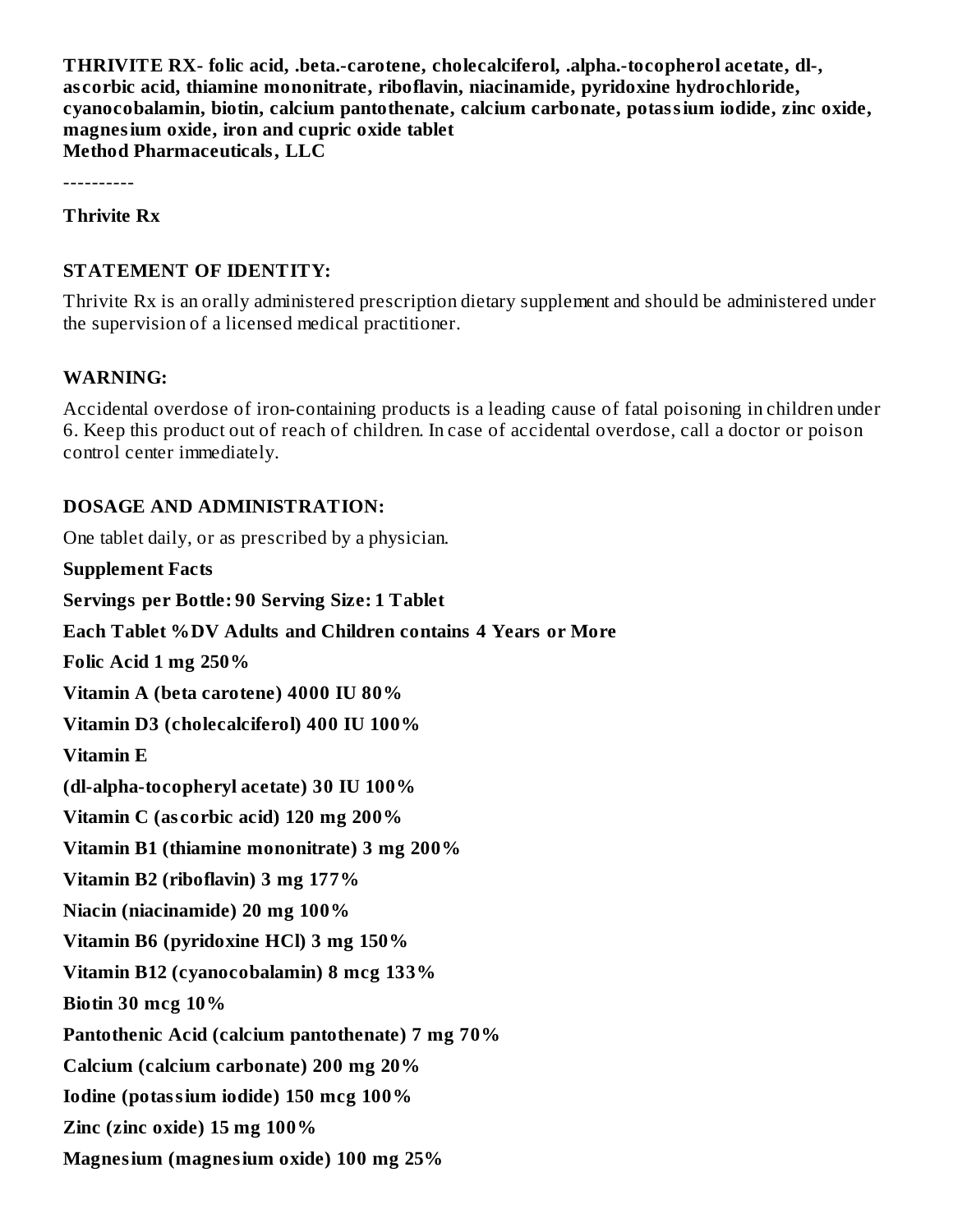# **Iron (carbonyl iron) 29 mg 161%**

# **Copper (cupric oxide) 3 mg 150%**

ALSO CONTAINS: Microcrystalline Cellulose, Pregelatinized Starch, Hypromellose, Titanium Dioxide, Polyvinyl Alcohol, Polyethylene Glycol, Talc, Croscarmellose Sodium, Magnesium Stearate, Stearic Acid, Fumed Silica.

HOW SUPPLIED: Thrivite Rx is supplied as an oval, white tablet with "M133" debossed on one side. Thrivite Rx is dispensed in bottles of 90 tablets.

## **PRECAUTIONS/WARNING:**

## PRECAUTIONS

General: Folic acid, when prescribed as a single agent in doses above 0.1 mg daily, may obscure the detection of B12 deficiency (specifically, the administration of folic acid may reverse the hematological manifestations of B12 deficiency, including pernicious anemia, while not addressing the neurological manifestations). Reduced folates may be less likely than folic acid to mask vitamin B12 deficiency. Folate therapy alone is inadequate for the treatment of B12 deficiency.

**STORAGE:** Store at 20°-25° C (68°-77° F). Excursions permitted to 15°-30° C (59°-86° F). [See USP Controlled

Room Temperature]. Protect from light and moisture. Dispense in a tight, light-resistant container.

# **HEALTH CLAIMS:**

Prescription Vitamin B9 Containing Dietary Supplement

# **PRINCIPAL DISPLAY PANEL**



# **THRIVITE RX**

folic acid, .beta.-carotene, cholecalciferol, .alpha.-tocopherol acetate, dl-, ascorbic acid, thiamine mononitrate, riboflavin, niacinamide, pyridoxine hydrochloride, cyanocobalamin, biotin, calcium pantothenate, calcium carbonate,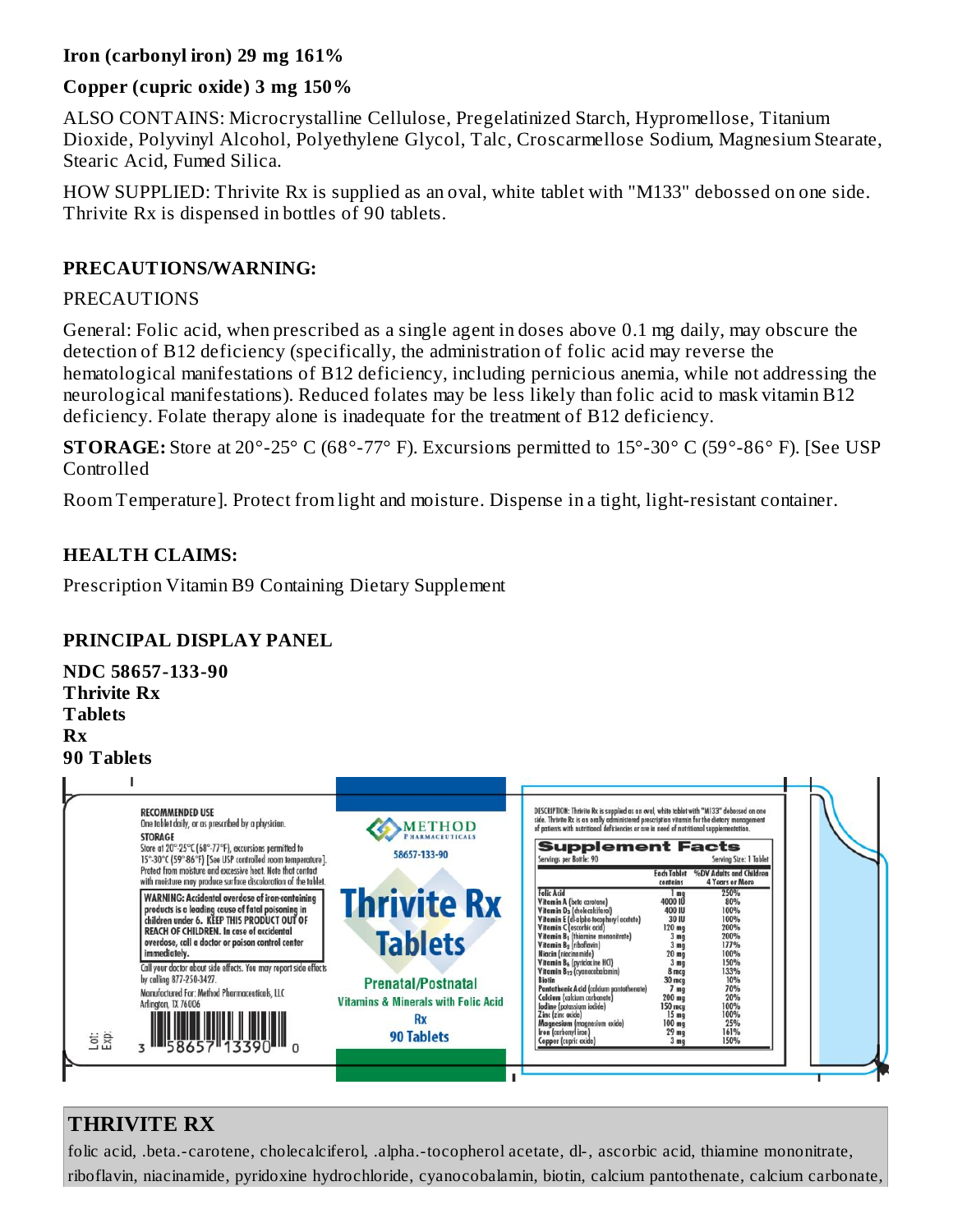| potassium iodide, zinc oxide, magnesium oxide, iron and cupric oxide tablet                                                     |                        |                                        |                            |                          |                  |
|---------------------------------------------------------------------------------------------------------------------------------|------------------------|----------------------------------------|----------------------------|--------------------------|------------------|
|                                                                                                                                 |                        |                                        |                            |                          |                  |
| <b>Product Information</b>                                                                                                      |                        |                                        |                            |                          |                  |
| Product Type                                                                                                                    | DIETARY SUPPLEMENT     | NHRIC: 58657-133<br>Item Code (Source) |                            |                          |                  |
| <b>Route of Administration</b>                                                                                                  | ORAL                   |                                        |                            |                          |                  |
|                                                                                                                                 |                        |                                        |                            |                          |                  |
|                                                                                                                                 |                        |                                        |                            |                          |                  |
| <b>Active Ingredient/Active Moiety</b>                                                                                          |                        |                                        |                            |                          |                  |
|                                                                                                                                 | <b>Ingredient Name</b> |                                        |                            | <b>Basis of Strength</b> | Strength         |
| FOLIC ACID (UNII: 935E97BOY8) (FOLIC ACID - UNII:935E97BOY8)                                                                    |                        |                                        | <b>FOLIC ACID</b>          |                          | 1 <sub>mg</sub>  |
| .BETA.-CAROTENE (UNII: 01YAE03M7J) (.BETA.-CAROTENE - UNII:01YAE03M7J)                                                          |                        |                                        | .BETA.-CAROTENE            |                          | 4000 [iU]        |
| CHOLECALCIFEROL (UNII: 1C6V77QF41) (CHOLECALCIFEROL - UNII:1C6V77QF41)                                                          |                        |                                        | CHOLECALCIFEROL            |                          | 400 [iU]         |
| .ALPHA.-TOCOPHEROL ACETATE, DL- (UNII: WR1WPI7EW8) (.ALPHA.-TOCOPHEROL,<br>DL- - UNII:7QWA1RIO01)                               |                        |                                        | .ALPHA.-TOCOPHEROL,<br>DL- |                          | 30 [iU]          |
| ASCORBIC ACID (UNII: PQ6CK8PD0R) (ASCORBIC ACID - UNII:PQ6CK8PD0R)                                                              |                        |                                        | <b>ASCORBIC ACID</b>       |                          | $120$ mg         |
| THIAMINE MONONITRATE (UNII: 8 K0 I0 49 19 X) (Thiamine ION - UNII:4ABT0J945J)<br><b>THIAMINE</b>                                |                        |                                        |                            | 3 <sub>mg</sub>          |                  |
| RIBO FLAVIN (UNII: TLM2976OFR) (RIBO FLAVIN - UNII: TLM2976OFR)<br><b>RIBOFLAVIN</b>                                            |                        |                                        | 3 <sub>mg</sub>            |                          |                  |
| NIACINAMIDE (UNII: 25X5118 RD4) (NIACINAMIDE - UNII:25X5118 RD4)<br><b>NIACINAMIDE</b>                                          |                        |                                        |                            | $20$ mg                  |                  |
| <b>PYRIDO XINE</b><br>PYRIDO XINE HYDRO CHLO RIDE (UNII: 68 Y4CF58 BV) (PYRIDO XINE - UNII: KV2JZ1BI6Z)<br><b>HYDROCHLORIDE</b> |                        |                                        | 3 <sub>mg</sub>            |                          |                  |
| CYANO COBALAMIN (UNII: P6 YC3EG204) (CYANOCOBALAMIN - UNII:P6 YC3EG204)                                                         |                        |                                        | CYANOCOBALAMIN             |                          | 8 ug             |
| BIOTIN (UNII: 6SO6U10H04) (BIOTIN - UNII:6SO6U10H04)                                                                            |                        |                                        | <b>BIOTIN</b>              |                          | 30 <sub>ug</sub> |
| CALCIUM PANTO THENATE (UNII: 568ET80C3D) (PANTO THENIC ACID -<br>UNII:19 F5 HK2737)                                             |                        |                                        | PANTOTHENIC ACID           |                          | 7 <sub>mg</sub>  |
| CALCIUM CARBONATE (UNII: H0G9379FGK) (CALCIUM CATION - UNII:2M83C4R6ZB)                                                         |                        |                                        | <b>CALCIUM CARBONATE</b>   |                          | $200$ mg         |
| POTASSIUM IODIDE (UNII: 1C4QK22F9J) (IODIDE ION - UNII:09G4I6V86Q)                                                              |                        |                                        | POTASSIUM IODIDE           |                          | 150 ug           |
| ZINC OXIDE (UNII: SOI2LOH54Z) (ZINC OXIDE - UNII:SOI2LOH54Z)<br><b>ZINC OXIDE</b>                                               |                        |                                        |                            | $15 \text{ mg}$          |                  |
| MAGNESIUM OXIDE (UNII: 3A3U0 GI71G) (MAGNESIUM CATION - UNII:T6 V3LHY838)                                                       |                        |                                        | <b>MAGNESIUM OXIDE</b>     |                          | $100$ mg         |
| IRON (UNII: E1UOL152H7) (IRON - UNII:E1UOL152H7)                                                                                |                        |                                        | <b>IRON</b>                |                          | 29 mg            |
| <b>CUPRIC OXIDE</b> (UNII: V1XJQ704R4) (CUPRIC CATION - UNII:8CBV67279L)<br><b>CUPRIC CATION</b>                                |                        |                                        |                            | 3 <sub>mg</sub>          |                  |
|                                                                                                                                 |                        |                                        |                            |                          |                  |

| <b>Inactive Ingredients</b>                     |                                              |                             |                           |  |  |
|-------------------------------------------------|----------------------------------------------|-----------------------------|---------------------------|--|--|
| <b>Ingredient Name</b>                          |                                              |                             | Strength                  |  |  |
| CELLULOSE, MICRO CRYSTALLINE (UNII: OP1R32D61U) |                                              |                             |                           |  |  |
| <b>HYPROMELLOSES</b> (UNII: 3NXW29V3WO)         |                                              |                             |                           |  |  |
|                                                 | <b>TITANIUM DIO XIDE (UNII: 15FIX9 V2JP)</b> |                             |                           |  |  |
| POLYVINYL ALCOHOL (UNII: 532B59J990)            |                                              |                             |                           |  |  |
| POLYETHYLENE GLYCOLS (UNII: 3WJQ0SDW1A)         |                                              |                             |                           |  |  |
| TALC (UNII: 7SEV7J4R1U)                         |                                              |                             |                           |  |  |
| CROSCARMELLOSE SODIUM (UNII: M28OL1HH48)        |                                              |                             |                           |  |  |
| <b>MAGNESIUM STEARATE (UNII: 70097M6I30)</b>    |                                              |                             |                           |  |  |
| <b>STEARIC ACID (UNII: 4ELV7Z65AP)</b>          |                                              |                             |                           |  |  |
| <b>SILICON DIO XIDE (UNII: ETJ7Z6XBU4)</b>      |                                              |                             |                           |  |  |
|                                                 |                                              |                             |                           |  |  |
|                                                 |                                              |                             |                           |  |  |
| Packaging                                       |                                              |                             |                           |  |  |
| <b>Item Code</b><br>#                           | <b>Package Description</b>                   | <b>Marketing Start Date</b> | <b>Marketing End Date</b> |  |  |
| 1 NHRIC:58657-133-90                            | 90 in 1 BOTTLE                               |                             |                           |  |  |